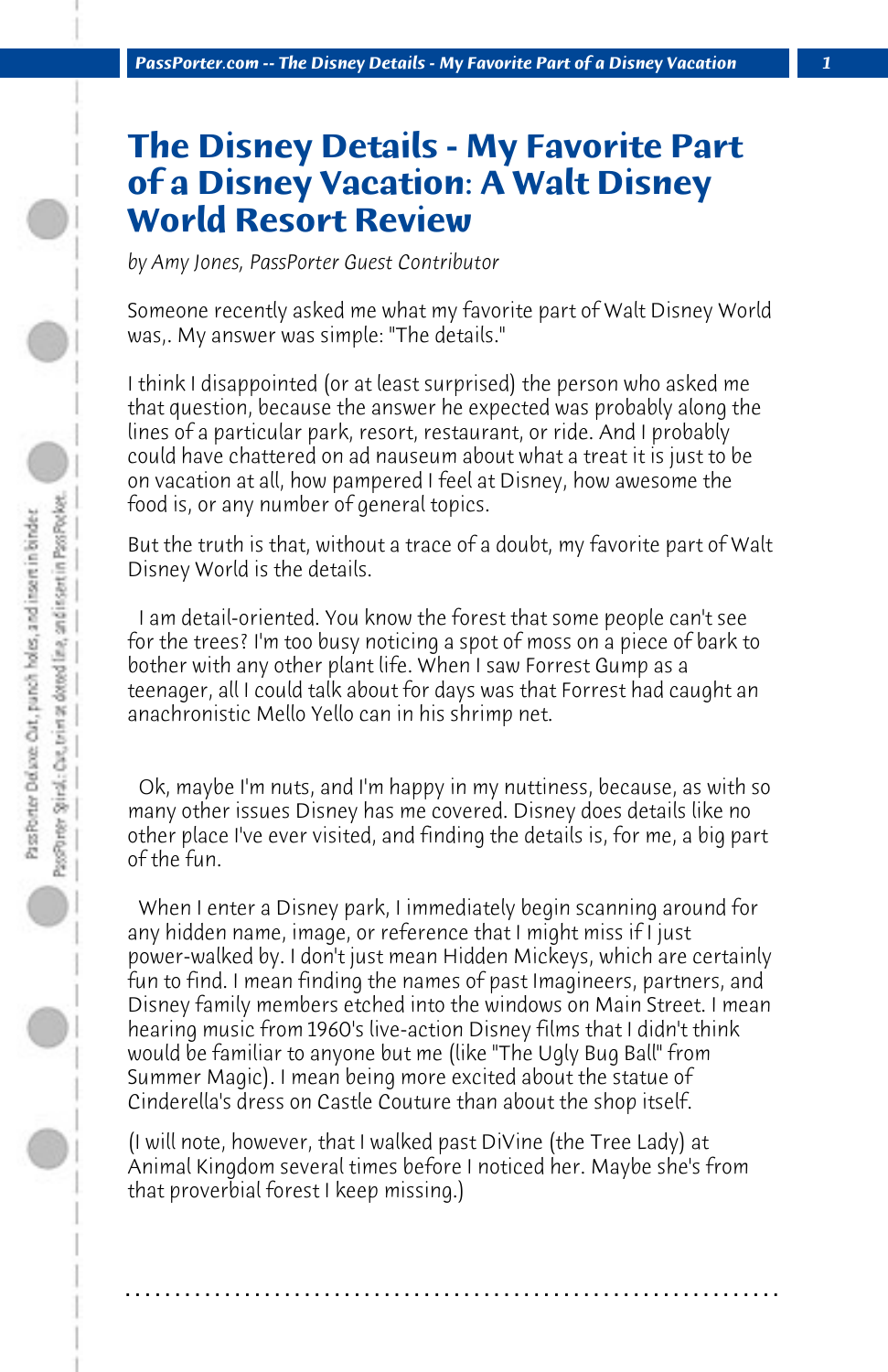When I walk through a resort I'm certainly not disappointed where details are concerned. The seahorse chandelier at Beach Club. Mrs. Potts and Chip in the flooring at the Grand Floridian. The soundtrack from How the West Was Won at Wilderness Lodge. The retro-style artwork, created just for a resort. Baked goods on display, created in-house (like the mouth-wateringly beautiful chocolate works of art at the Grand Floridian).

 The details in each resort room at Walt Disney World have offered me plenty of enjoyment. At Old Key West, our first-ever Disney resort, while the children were locating the Mickey heads on the bannister and on the sidewalk, I was snapping photos of the Pinocchio/Jiminy Cricket-themed safety exit instructions by the door. I love the smell of the varieties of soap, different at each resort we've tried, like Blushing Orange and Grapefruit, and the Mickey heads on the shampoo bottles. Artwork in each room is intrinsically Disney, from a salute to 1950's Disney movies at Pop Century to the lovely Dumbo tribute inside the Murphy bed at the Grand Floridian.

 My favorite room so far for details, by the way, is the Royal Guest Room at Port Orleans Riverside. While not the biggest or most luxurious space we've tried, details abounded enough to keep me happy for the entire stay. The faucets look like the Genie's lamp, the ottoman looks like Ottoman from Beauty and the Beast, there's a Flying Carpet printed on the floor, and princess portraits and silhouettes of princes adorn the walls. Best of all, we lay on our backs and watched images of Tiana's Bayou come to life with fireflies and fireworks (you push a button for this effect).

 The restaurants don't disappoint when it comes to details either. When we had Afternoon Tea at the Grand Floridian, I don't know whether my favorite part of the meal was the diverse palette of flavors presented to us on a tiered tray, the roses (gifted to our girls) whose scents were designed for the resort, or the fact that, while we were eating, the live band was playing "I'm Going to Go Back There, Someday," a song that Gonzo (yes, Gonzo) sings in The Muppet Movie.

 And that meal is just a tiny example of the details that abound in Disney's restaurants. Hungry for more? Well, there are the cherubs on the ceiling at Be Our Guest, which were inspired by the children of actual Imagineers. Then there are the seafaring tunes at Columbia Harbor House. The jukebox at Beaches & Cream Soda Shoppe that actually plays your pick, for free. The metalwork depicting horses and riders around the chandeliers in Whispering Canyon Cafe.

 Oh my...I nearly forgot the rides and the queues! We stood in line for

**. . . . . . . . . . . . . . . . . . . . . . . . . . . . . . . . . . . . . . . . . . . . . . . . . . . . . . . . . . . . . . . . . .**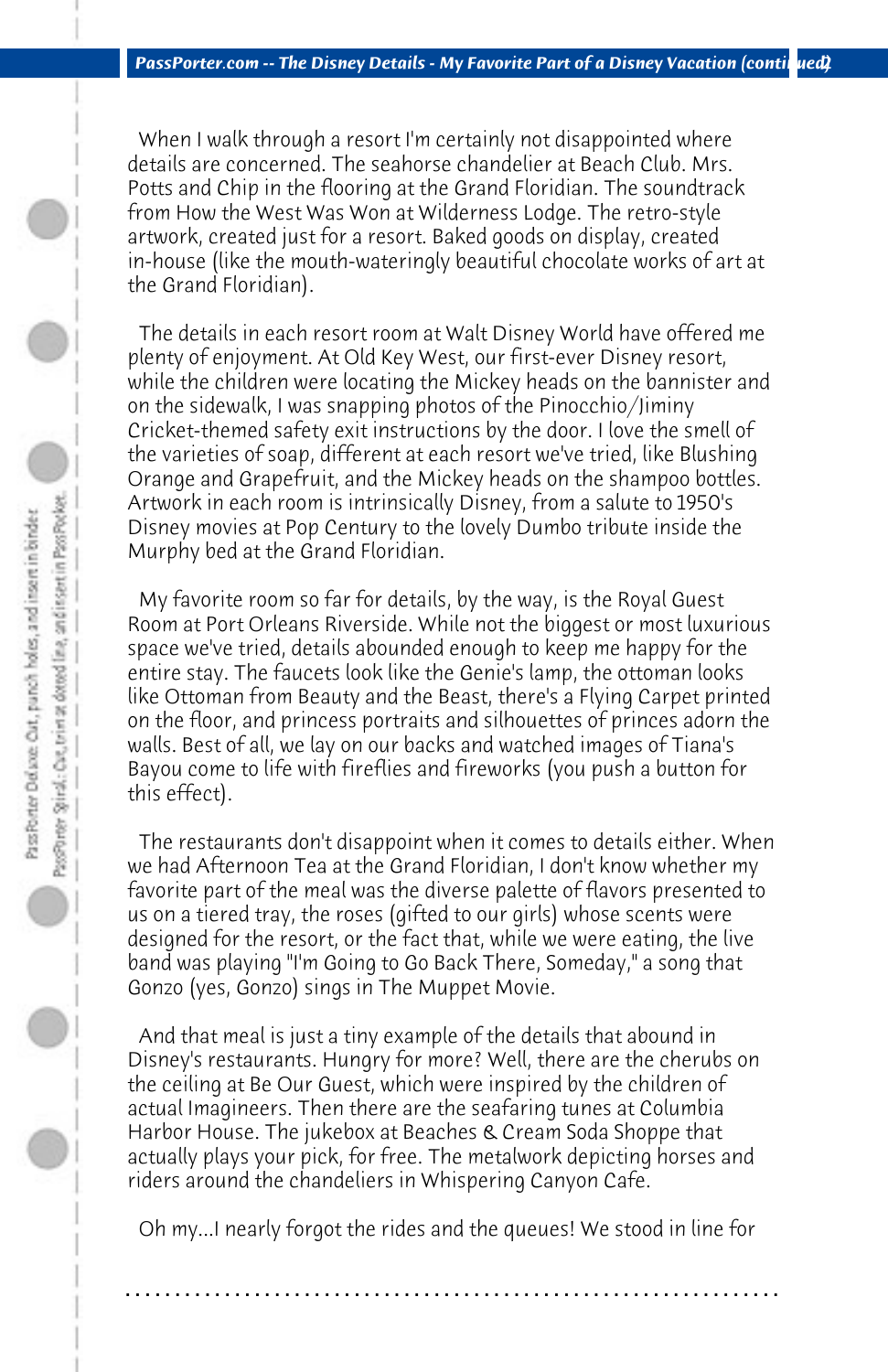*PassPorter.com -- The Disney Details - My Favorite Part of a Disney Vacation (continued)* 

the new Frozen ride, and while the line was long, the queue was awesome! Wandering Oaken's has everything you'd expect to find, including a quart of lutefisk (so there are good feelings). Ice harvesting tools adorn the walls, and, even if you are sick of the Frozen soundtrack, you may find the instrumental, Appalachian-style versions of the songs refreshing.

 My daughter's favorite part of Seven Dwarfs Mine Train was playing with the jewels and the water while waiting for the ride. I love the video at the beginning of Tower of Terror (a well-done mashup of real Twilight Zone footage and Disney Imagineering) as much as the cobwebs and the abandoned Mahjong game in the lobby. And then there's the smell of the water as you go down the ramp at Pirates of the Caribbean that lets you know that you're getting close to boarding your vessel.

 And, no homage to Disney details would be complete without a visit to...the restroom. I actually have a favorite restroom at the Magic Kingdom. The Tangled-theme rest area had me in and out almost as often as, well, that morning's coffee and fruit juice. The "Women" sign outside the bathroom depicts a standard "woman" icon, but she's decked out in a lavender dress, like Rapunzel, with yellow hair that loops around the sign. Inside the restroom, shelves of Rapunzel's books, toys, paints, and other forms of entertainment are on every wall. Even the doors to the stalls are fairy-tale-e[sque, decorated to look like wooden panels](http://www.passporter.com/articles/disney-details.php) with large iron hinges.

 Yes, I'm crazy for details, and anything that tickles all five senses. It's a good thing that Disney caters to people of all ages, since I will need decades to enjoy all the hidden goodies that Disney has to offer and continues to create. I can't wait to see what I'll discover next time!

*About The Author: Amy Jones lives in Kentucky with one husband and two future Disney imagineers. She is a stay-at-home mom, a runner, a writer, and a Disney planning fiend. She and her family have been to the World twice and have two more trips scheduled for 2017 to celebrate birthdays, Star Wars, and a long-awaited 20th wedding anniversary.*

*Article last updated: 01-12-2017*

*View the latest version online at: http://www.passporter.com/articles/disney-details.html*

*Copyright by Amy Jones. All rights reserved under International and Pan-American Copyright Conventions. No part of this publication may be stored in a retrieval system or transmitted in any form by any means electronic, mechanical, photocopying, recording, scanning, or*

**. . . . . . . . . . . . . . . . . . . . . . . . . . . . . . . . . . . . . . . . . . . . . . . . . . . . . . . . . . . . . . . . . .**